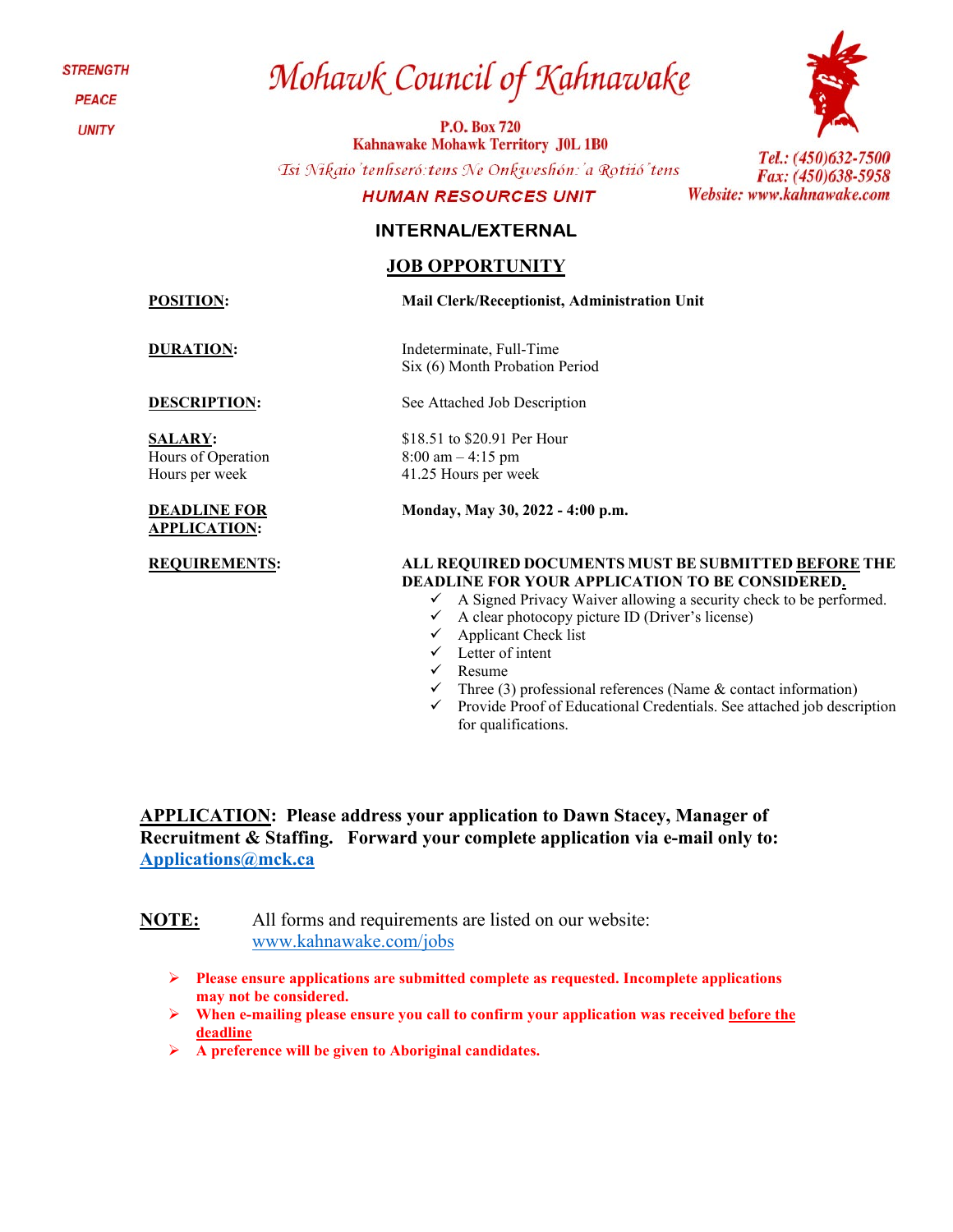### Mohawk Council of Kahnawake

**P.O. Box 720 Kahnawake Mohawk Territory J0L 1B0** Tsi Nikaio'tenhseró: tens Ne Onkweshón: 'a Rotiió' tens **HUMAN RESOURCES UNIT** 



Tel.: (450)632-7500 Fax: (450)638-5958 Website: www.kahnawake.com

| <b>Job Title:</b>  | Mail Clerk/Receptionist                       |  |
|--------------------|-----------------------------------------------|--|
| Division:          | <b>Administration Unit</b>                    |  |
| <b>Reports To:</b> | General Manager of Finance and Administration |  |
| Name of Incumbent: |                                               |  |

#### **Purpose:**

Under the supervision of the General Manager of Finance and Administration, provides external and interoffice mail service to all units and departments and various buildings of the Mohawk Council of Kahnawà:ke (MCK).

#### **Cultural Identity Attributes:**

A self-disciplined, logical, compliant, individual that is accurate and detailed in approach. A systematic individual who enjoys challenging situations and has a strong desire to achieve results. Is organized, dependable, proactive, and self-reliant.

#### **Roles & Responsibilities:**

**To manage and administer the external and inter-office mail and package delivery system.**

- Picks up and delivers all mail twice daily (a.m. & p.m.);
- Receives, tracks, opens, sorts, date stamps, prioritizes and distributes all incoming mail;
- Calculates and affixes the correct postage on letters, parcels and registered mail;
- Routes mail to the proper delivery stream; signs or obtains signatures from recipients for registered or special delivery mail and maintains accurate records;
- Tracks Interoffice mail picked up from satellite offices and maintains accurate records;
- Answers inquiries and completes forms regarding theft or loss of mail, change of address or Department, etc;
- Sorts mail according to destination, Department and building ensuring inclusion in proper delivery stream and ensures tracking
- Receives, processes, sorts and distributes faxes, messages and courier packages manually or electronically and tracks.
- Maintains address database and produces personalized mailing, print and photocopy material;
- Addresses and fills envelopes, weighs, calculates, and charges postage to appropriate Department;
- Returns undeliverable mail to Post Office;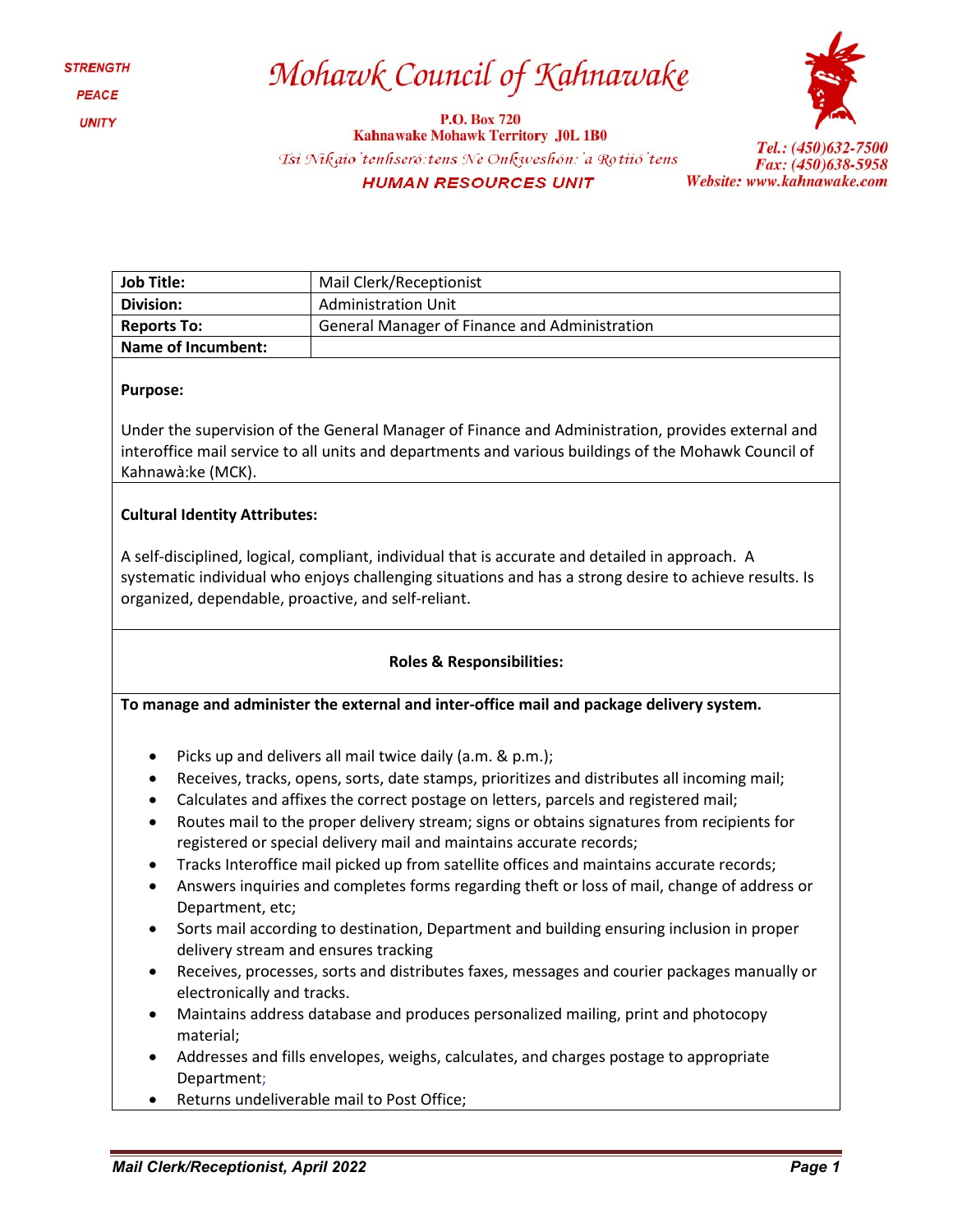## Mohawk Council of Kahnawake

**P.O. Box 720 Kahnawake Mohawk Territory J0L 1B0** Tsi Nikaio'tenhseró: tens Ne Onkweshón: 'a Rotiió'tens **HUMAN RESOURCES UNIT** 



Tel.: (450)632-7500 Fax: (450)638-5958 Website: www.kahnawake.com

- Arranges for Fed Ex, Purolator or other mail courier services;
- Records and tracks monthly postage usage;
- Maintains vehicle maintenance schedule and performs basic vehicle safety check;
- Provides training to temporary Mail Clerk as required.

**To provide receptionist services and clerical support services when covering main reception.**

- Opens and closes Main Building and Main Reception at 8:00 a.m. and 4:15 p.m. each day, ensures building is secure;
- Answers, screens and directs all incoming telephone calls;
- Records and forwards telephone messages on a timely basis;
- Keeps track of the whereabouts of office personnel;
- Screens and directs visitors;
- Ensures reception and lounge areas are properly maintained;
- Relieves Receptionist during lunch hour daily and break times when required;
- Hands out forms and responds to routine requests for information from community members;
- Assists with the completion of forms;
- Performs photocopying and handles incoming/outgoing faxes;
- Ensures that all office machines are replenished daily and are in proper working order;
- Ensures that kitchen supplies and water coolers are replenished, and coffee is prepared daily;
- Maintains the office supply room and shelves;
- Ensures shredder is emptied, and contents stored for recycling weekly pickup;
- Ensures that all cartons and recyclable materials are collected and ready for weekly pickups;
- Inputs data into database.

#### **Provides clerical support to the Administration Unit.**

- Performs scanning, photocopying, tracking and forwards to the appropriate MCK staff;
- Assists with filing and archiving;
- Ensures that monthly Visa statements are tracked, and delivered to appropriate MCK Staff;
- Ensures shredding is emptied, and recyclable materials are collected and ready for weekly pick up.

*The statements herein reflect general details to describe the principle functions for this job and should not be considered an all-inclusive listing of work requirements. Individuals may perform other duties or be assigned projects associated with these responsibilities as directed by their immediate supervisor.*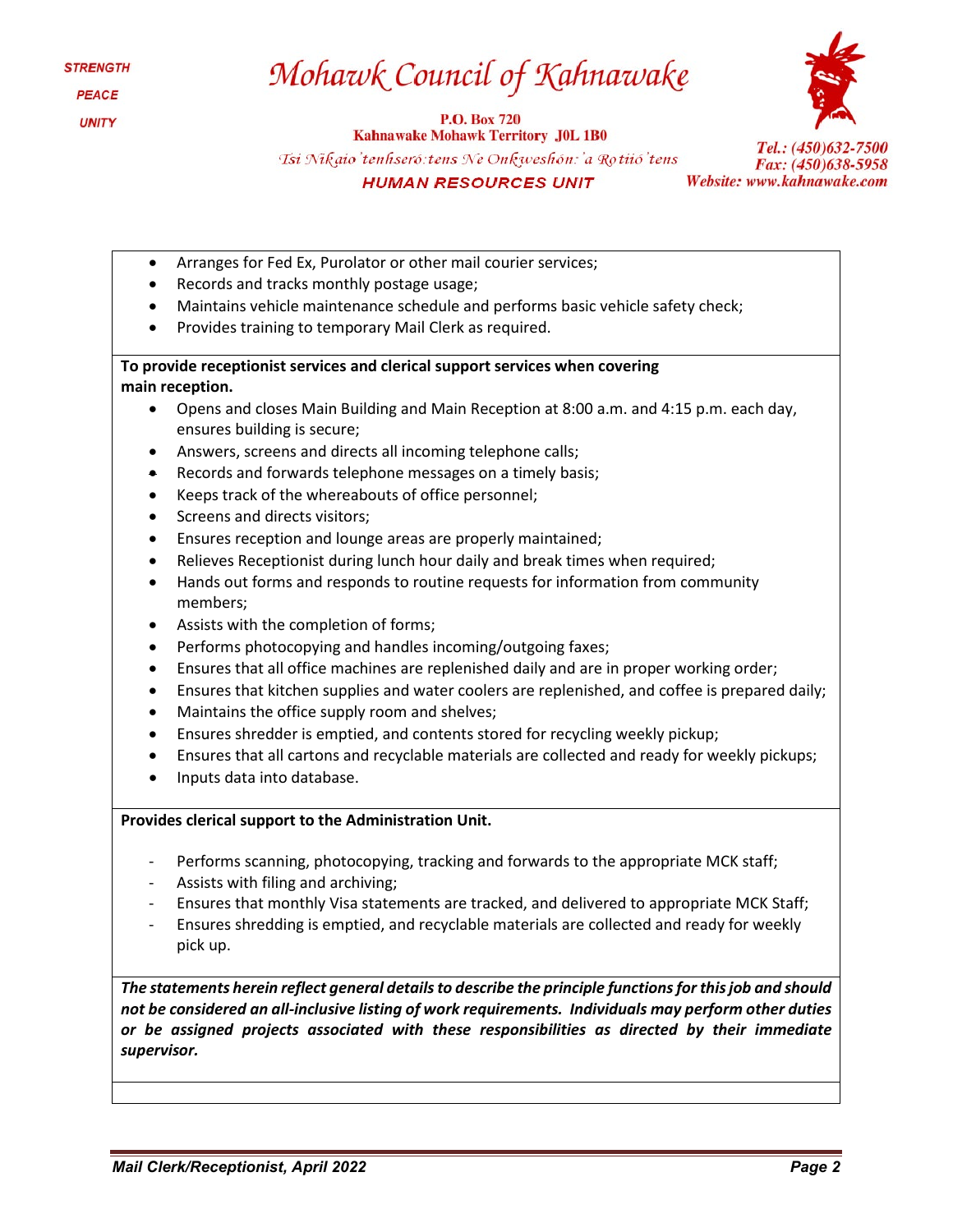### Mohawk Council of Kahnawake

**P.O. Box 720** 



**Kahnawake Mohawk Territory J0L 1B0** Tsi Nikaio'tenhseró: tens Ne Onkweshón: 'a Rotiió'tens **HUMAN RESOURCES UNIT** 

Tel.: (450)632-7500 Fax: (450)638-5958 Website: www.kahnawake.com

#### **Decision Making Authority:**

- Decides on level of client service delivery;
- Decides on the appropriate approach for administrative requirements.

#### **Accountability:**

- To deal with employees, community members and visitors in a tactful, discrete and courteous manner;
- To ensure that all mail and packages are received and delivered promptly;
- To make sound decisions instantly;
- To ensure that Finance and Administration are relieved of as much routine work as possible;
- Maintain confidentiality;
- Adhering to the MCK Administration Manual-Personnel Policy and Kanien'kéha Language initiatives

#### **Education & Experience:**

 $\triangleright$  DEP in Secretarial Sciences, plus one (1) year relevant experience;

OR

 $\triangleright$  High School Diploma, plus three (3) years of relevant experience.

#### **Knowledge, Skills, Abilities and Other Attributes:**

- Excellent time management skills;
- Sound administrative skills;
- Strong oral and written communication skills;
- To receive and direct calls in a cordial manner;
- To provide accurate information;
- Ability to show sound judgment;
- Knowledge of general office operations and procedures;
- Knowledge and understanding of various MCK departments, units and organization, Kahnawake community programs and services and how they function and interact with one another;
- Ability to show tact, flexibility, discretion and courtesy;
- **Must possess a valid Quebec driver's license.**
- Ability to communicate in the Kanien'kéha and French languages is an asset;
- The willingness to learn the Kanien'kéha language is required.